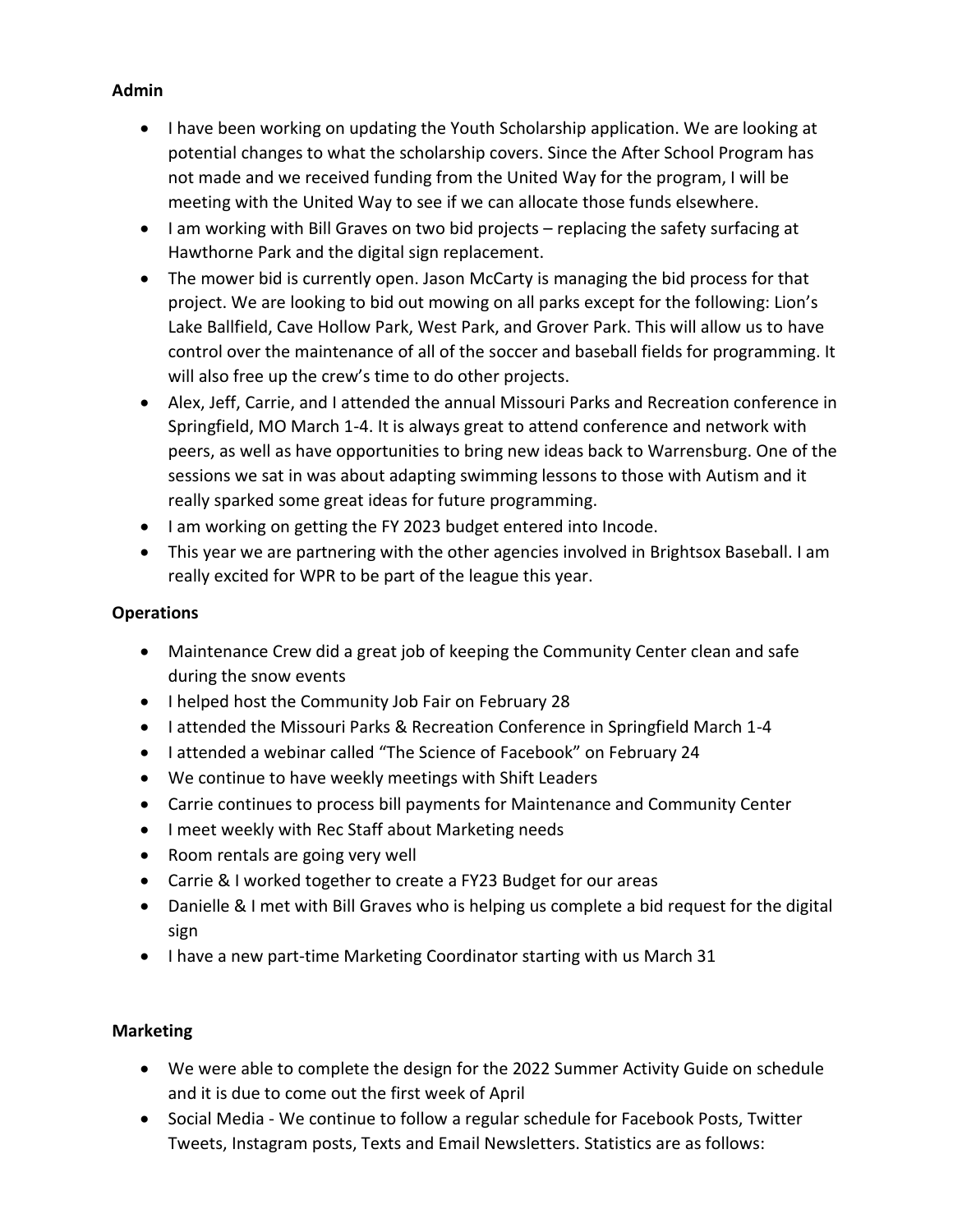- o 2-3 Facebook Posts daily; Statistics for the last 28 days include:
	- Currently 7,441 Followers; Demographics: 82% Female, 18% Male, largest age group 35-44, 2<sup>nd</sup> largest 25-34; those 2 age groups make up 55% of our Followers
	- Most of our followers are from Warrensburg, followed by Sedalia, Knob Noster, Holden, WAFB, Centerview and Kansas City
	- We have reached 9,293 people in the last 28 days
- o 2-3 Twitter Tweets daily, with 594 Tweet Impressions in the last 28 days; # of Followers is 287
- o We have increased to 895 Followers on Instagram
- o We have 219 Followers on Textcaster
- We continue with our Friday FUNMail Email Newsletter. We have 4,503 Contacts on our current email list, with an Opening Rate consistently higher than the industry standard
- We continue advertising on KOKO 1450AM/107.9FM & 98.5 The Bar-FM which includes ads, daily on-air mentions and a monthly live interview on the Johnson County Today morning show on KOKO, 1st Tuesday of every month at 8:30am. Teresa still does the weekly Fit Tip on KOKO every Monday in the 6am and 5pm hours
- We continue to receive the most hits on the city website
- I have been able to start sending group text messages to all our members through our Parks Software ActiveNet, approximately 900 member mobile #'s

## **Maintenance**

- The dewinterization process has started in the parks. They are also doing updates in facilities as they go, ex. New toilets as needed, paper towel dispensers, cleaning graffiti, etc.
- Once the fields dry up from all the rain, the crew will start fertilizing sports fields. They've been working on the infields the past few weeks, getting ready for baseball and softball practices to start next week.
- The Lion's Lake Bobbers were repainted and will go back in the lake in the coming weeks.
- Working on replacing lights in the WCC Pool Pump room.
- The Community Center breakroom got a facelift. The flooring, fridge, and microwave were replaced. The carpet was long overdue, we have carpet on our future list for the rest of the building.
- We received the warranty parts for the Merry Go Round at Cave Hollow Inclusive Playground. The crew will fix it in the next few weeks, barring weather.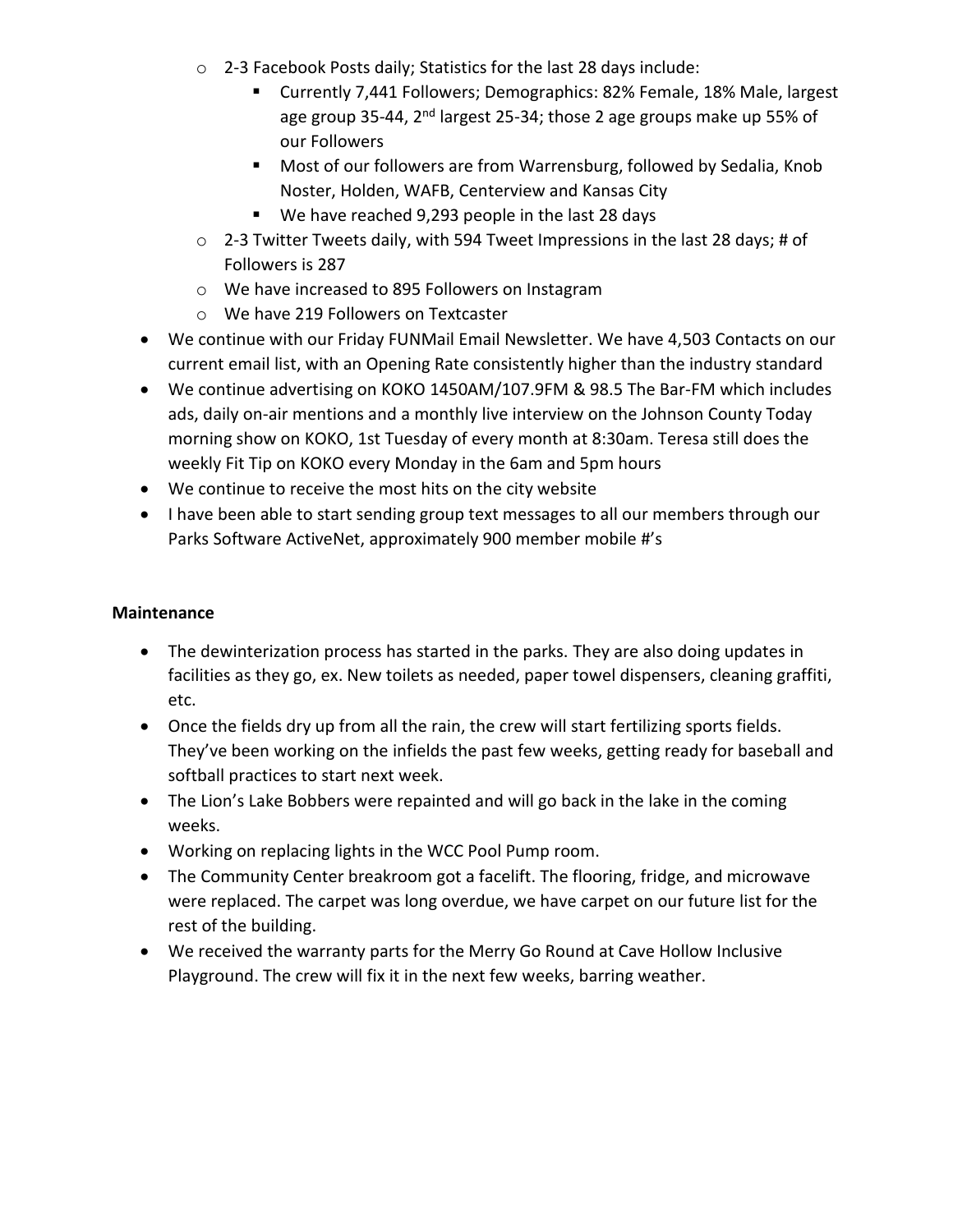#### **Recreation**

- Attended MPRA conference in Springfield, MO
- WPR staff presented for Rotary Club
- Created Sports Surveys for parents and coaches, still compiling responses.
- Demo with TeamSideline to join scheduling program with ActiveNet
- Attended Eat Smart in Parks Orientation
- Preparing for summer: Concession Stand - updating menu, purchase equipment, meet with food/coke reps, clean, train staff, update POS system, clean facility, food handling certifications for staff, dewinterize coke machines. Summer Day Camp – create alternate concession card process, update handbook, finalize summer school option, schedule field trips, rent buses from Apple Bus, plan staff

## **Programs & Events**

- March Group Swim Lessons session began 3/7
	- o 47 children registered with 11 on the waitlist
- Private swim lessons- 55 on the waitlist
- April Group Swim Lesson registration is open now
	- Spring Break Camp held March 7-11 o 20 children registered
- Kids Night In was held on 3/4
	- o 9 children registered

#### **Sports**

- Youth basketball playoffs ended 3/4
- Little Hoopsters basketball ended 3/17
- Men's basketball playoffs ended on 3/21
- Held Indoor Soccer coach meeting
- Indoor Soccer season has begun, games start 3/26 with 73 children registered.
- We are still taking registrations for Tiny T's and Tee Ball

training, prep head unit leader backpacks, order staff shirts/field trip shirts, train new camp coordinator, interviews for head unit leaders. Bright Sox Adaptive Softball League – schedule games, new ramps for dugouts arrived, schedule end of season pool party, order uniforms. Swim – order uniforms, train staff, schedule private lessons, plan Aqua Camp. Sports – order uniforms, train staff, met with maintenance team about field prep and season timeline, order bases, order equipment, hold coach meetings

- JOB OPENINGS We are in need of Concession Attendants, Baseball/Softball Officials, Swim Instructors (50 private lessons on the waiting list)
- Currently hiring summer staff for concessions, swim, and SDC
- Attended UCM Networking with a Purpose on 3/1 with Brooke as part as a sport management panel as well as attended a job fair
- Hired Summer Day Camp Coordinator Ashley Clark – 4<sup>th</sup> grade teacher here in Warrensburg.
	- Youth baseball/softball registration has closed. Practices will start in April and games begin 5/2.
	- Baseball Coach Meeting held on 3/23 and Softball Coach Meeting held on 3/24.
	- 166 children registered in baseball; 94 children registered in softball.